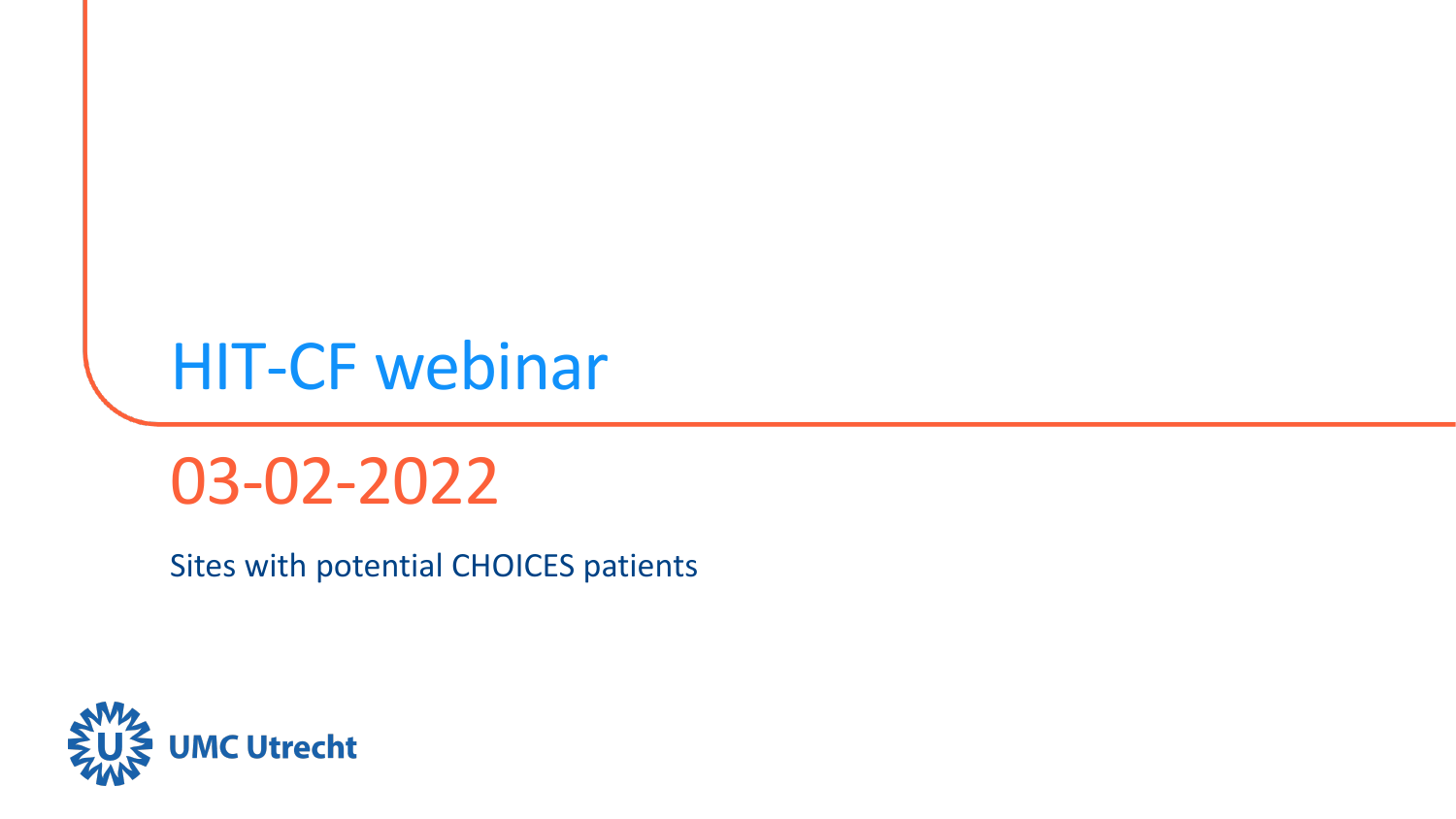## Welcome to the HIT-CF webinar

# Europe

## **Agenda**

#### **New collaborations**

FAIR Therapeutics Santhera

#### **CHOICES trial**

Patient selection process Trial design Q-life application **Timelines** 

#### **Santhera trial**

Patient selection process Trial design **Timelines** 

#### **Future**

Other companies: Eloxx Individual organoid result letter

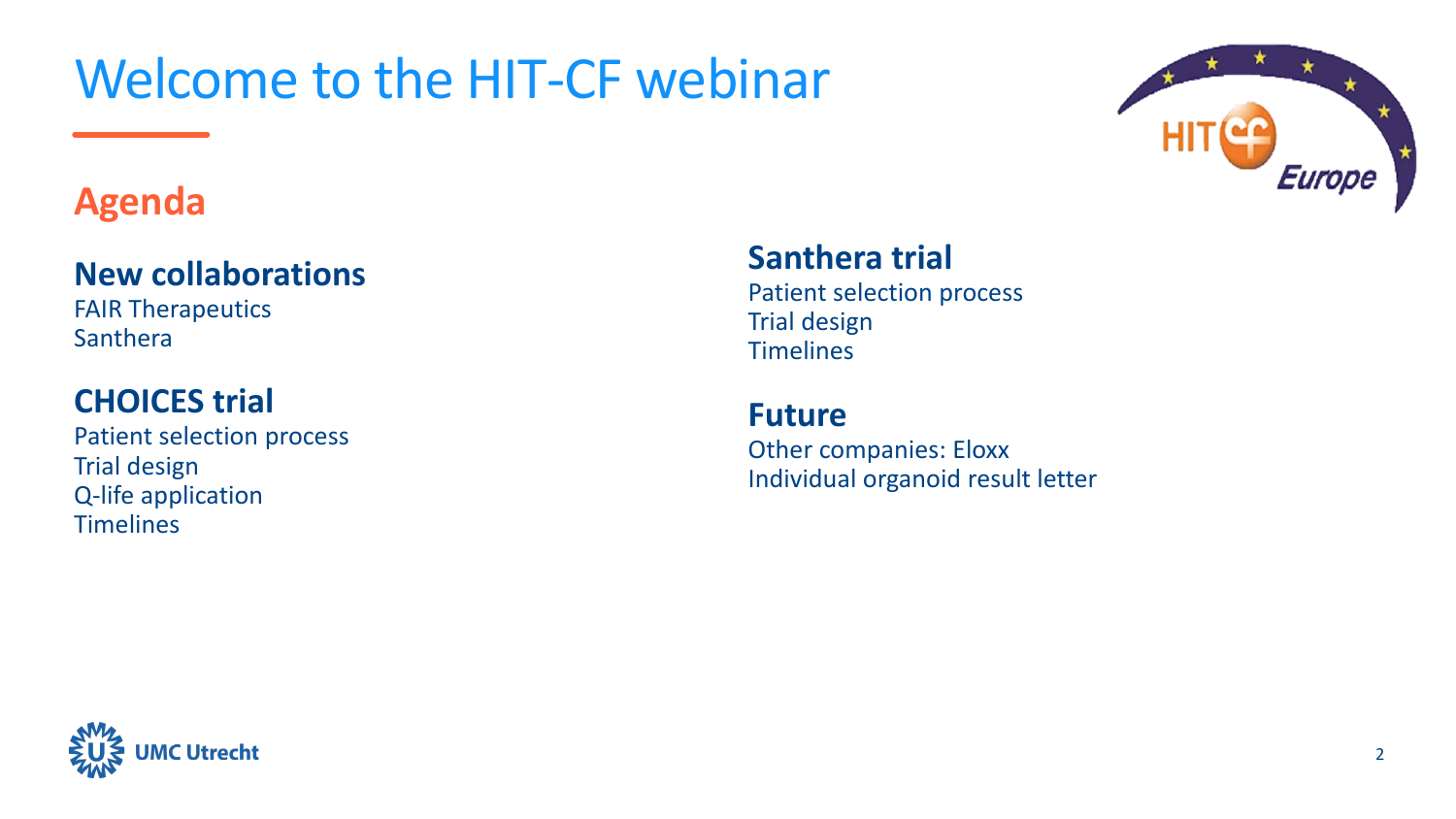## New collaborations



| 2017 Galápagos   | 'ב ו<br>SEEKING a CURE for CYSTIC FIBROSIS                   | Nivalis                 |                             |                                            |
|------------------|--------------------------------------------------------------|-------------------------|-----------------------------|--------------------------------------------|
| 2017 Galápagos   | בו                                                           |                         |                             |                                            |
| $2018$ Galápagos | $\mathbf{L}$<br>DISCOVERY<br>SEEKING a CURE for CYSTIC FIBRE | <b>PROTEOSTA</b><br>pti |                             | <b>ELC</b><br><b>Eloxx Pharmaceuticals</b> |
| 2019 abbvie      | VI<br>1 <sub>b</sub>                                         | oti<br>THERAPEUTICS.    |                             | <b>ELO</b><br><b>Eloxx Pharmaceuticals</b> |
| 2020             | SEEKING a CURE for CYSTIC FIBROSI                            | <b>Yumanity</b>         |                             | ELC<br><b>Eloxx Pharmaceuticals</b>        |
| 2020             |                                                              | Yumanity                |                             | <b>Eloxx</b>                               |
| 2021             | santhera                                                     |                         | <b>FAIR</b><br>THERAPEUTICS | <b>Eloxx</b>                               |

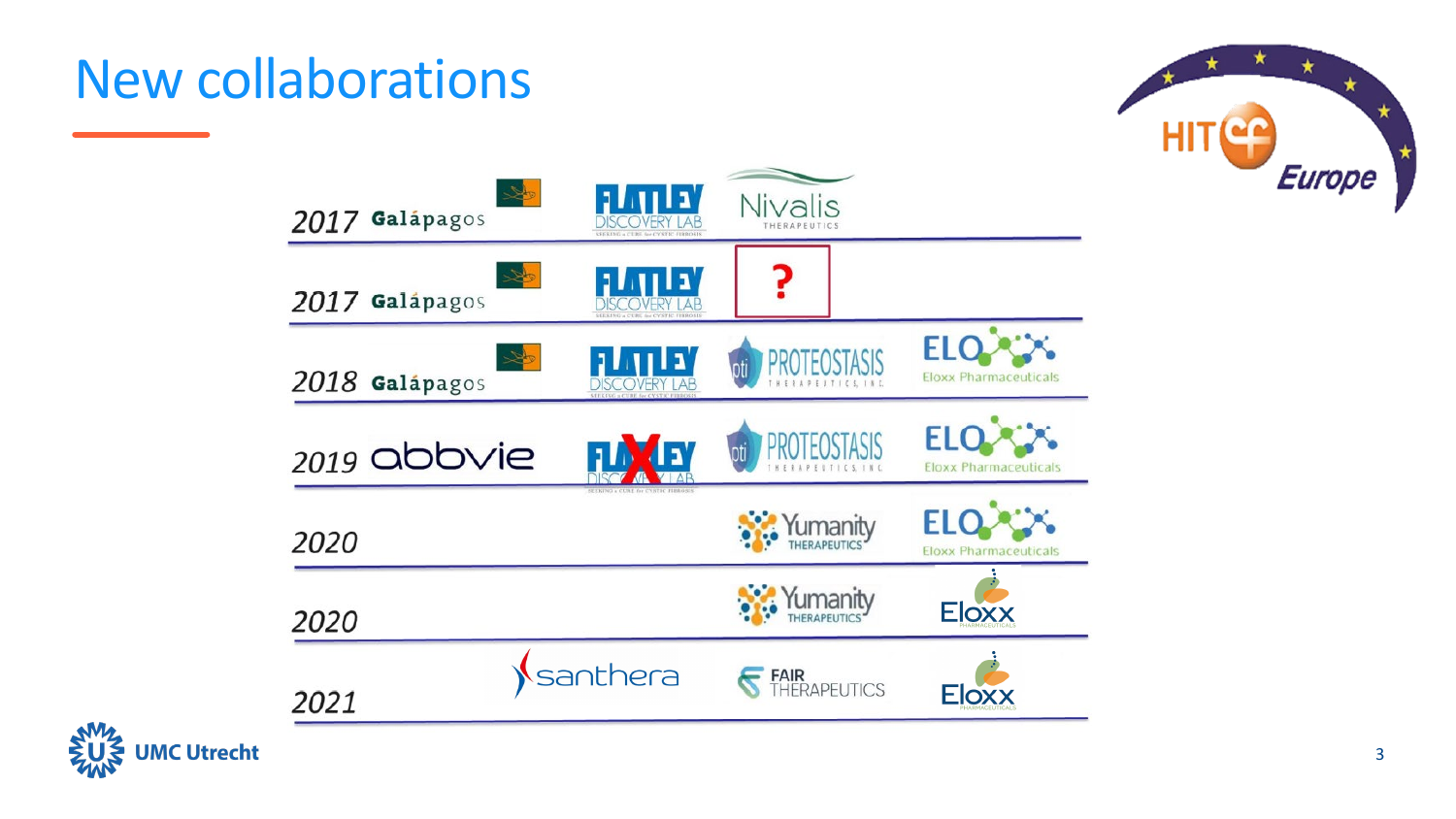## FAIR Therapeutics



**Dirocaftor** (DIR) is a potentiator. It enhances the ion transport activity of the CFTR protein

**Posenacaftor** (POS) is a corrector which promotes the maturation of CFTR protein to the cell surface

**Nesolicaftor** (NES) is an amplifier which cotranslationally increases the amount of CFTR protein

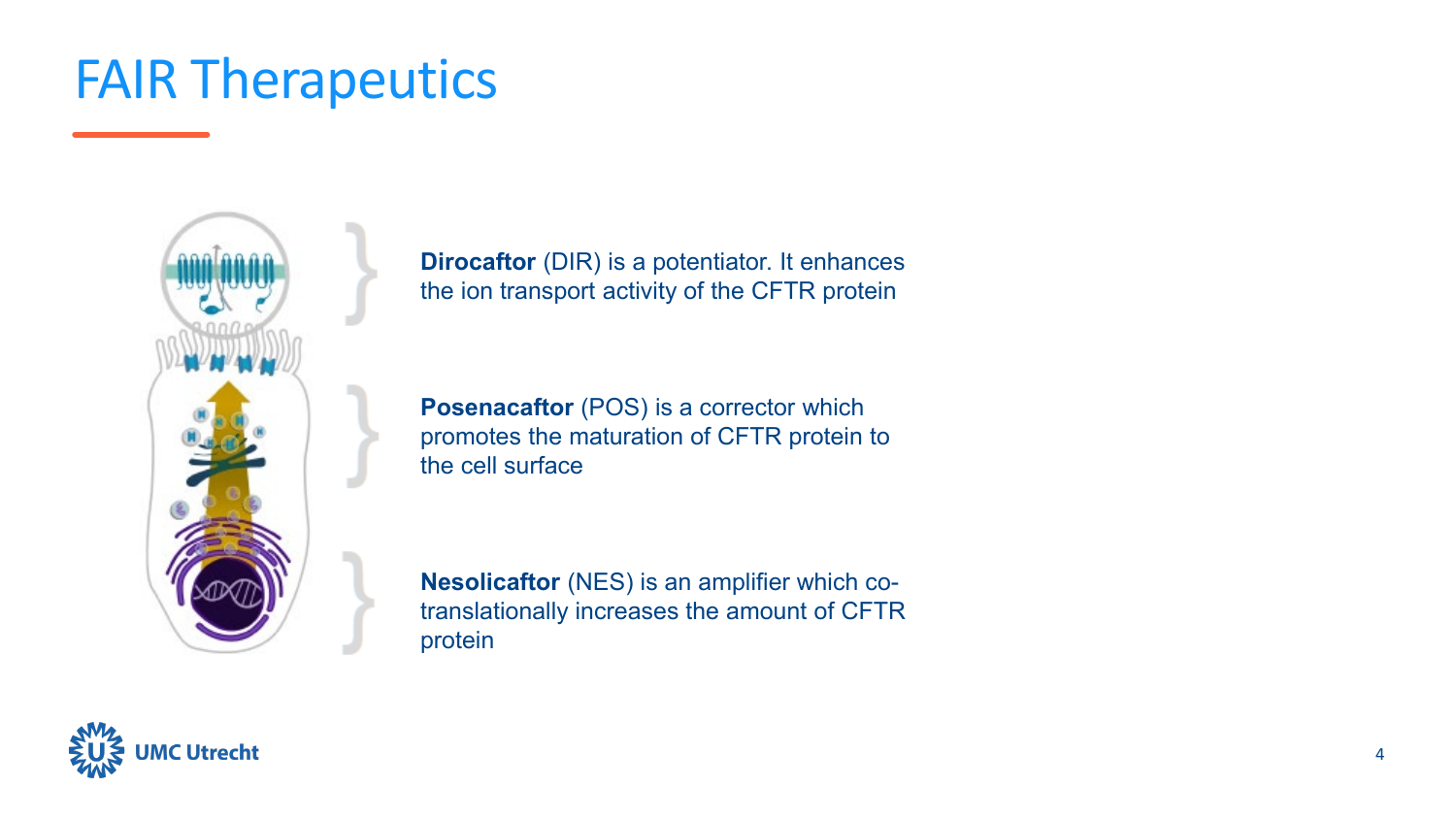

## **Lonodelestat**

- Targets elastase
- Highly potent, reversible and selective neutrophil elastase inhibitor
- Administration via Pari eFlow®





Lonodelestat bound to elastase



Europe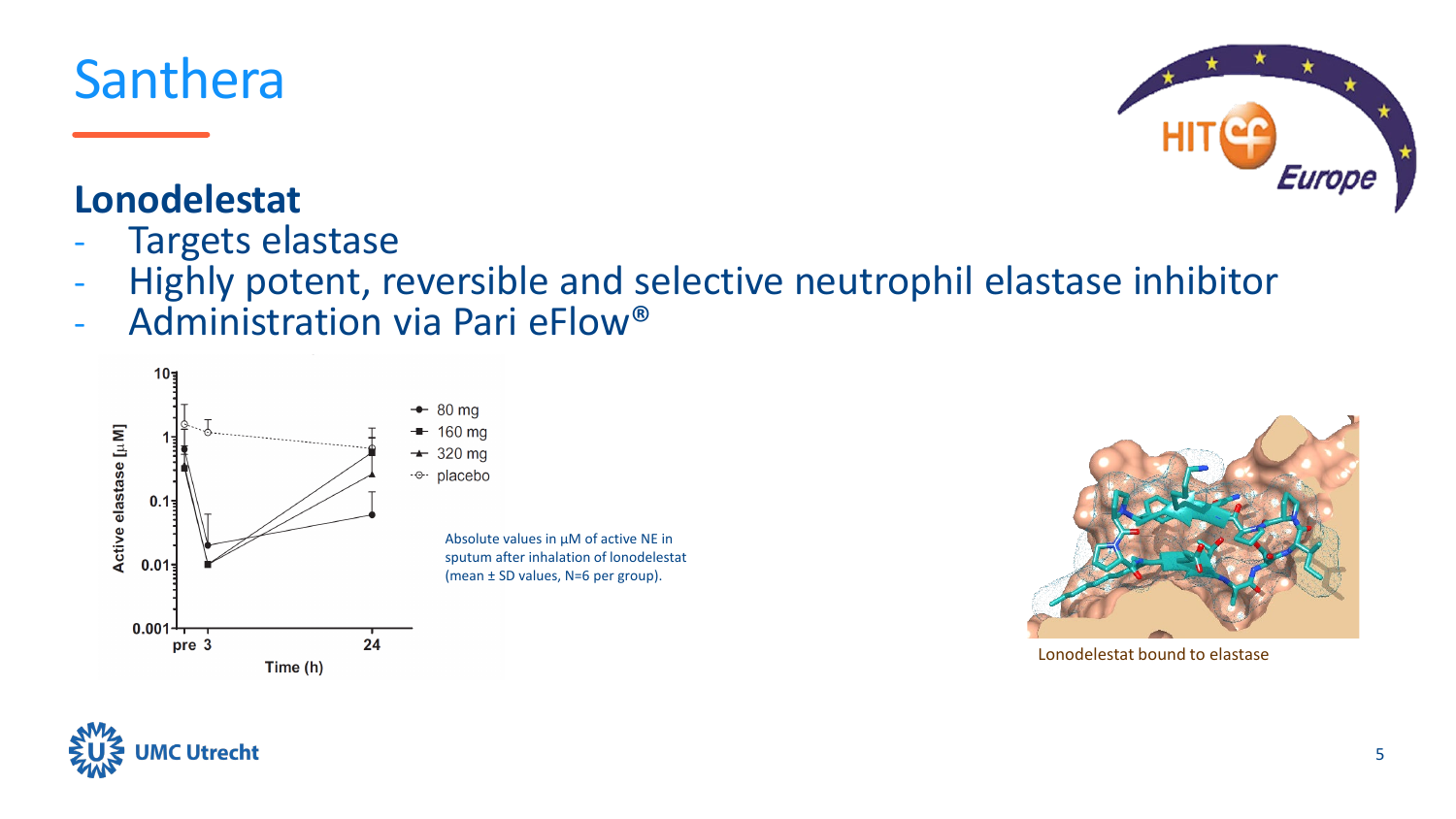## **Eloxx**

#### **ELX-02**





*Kerem (2020)* <sup>6</sup>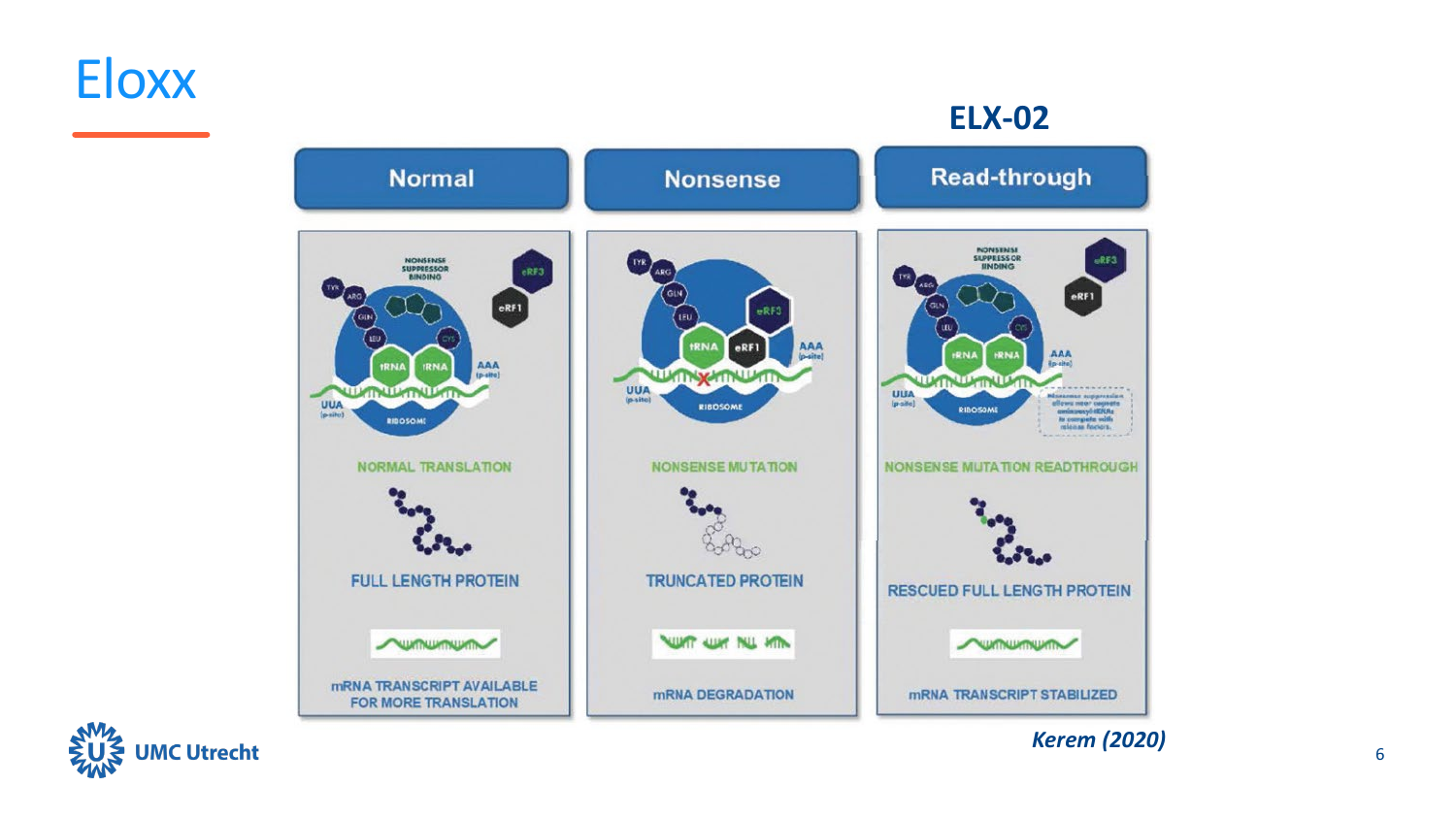

**Start CHOICES,** CTIS Q2 2022

**Start Santhera,** Q2 2022

**Start Eloxx,** 2022/2023?

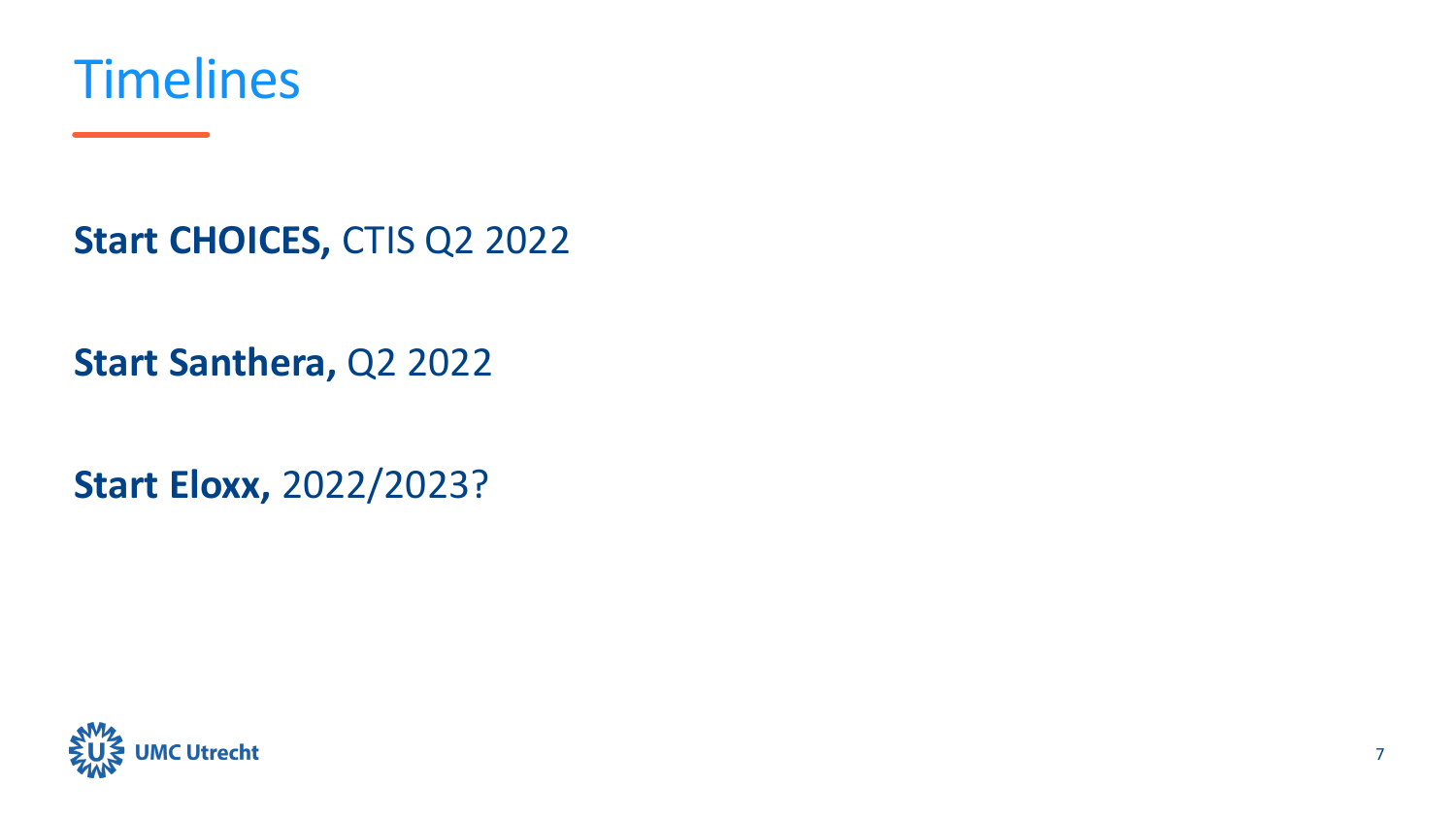

A Phase III, Multicentre, Randomised, Double-Blind, Placebo-Controlled, Crossover Study to Evaluate the Efficacy and Safety of Dirocaftor/Posenacaftor/Nesolicaftor in Subjects with Cystic Fibrosis Aged 18 Years and Older (CHOICES)

- Patient selection process
- **Trial design**
- **Endpoints**
- **Timelines**

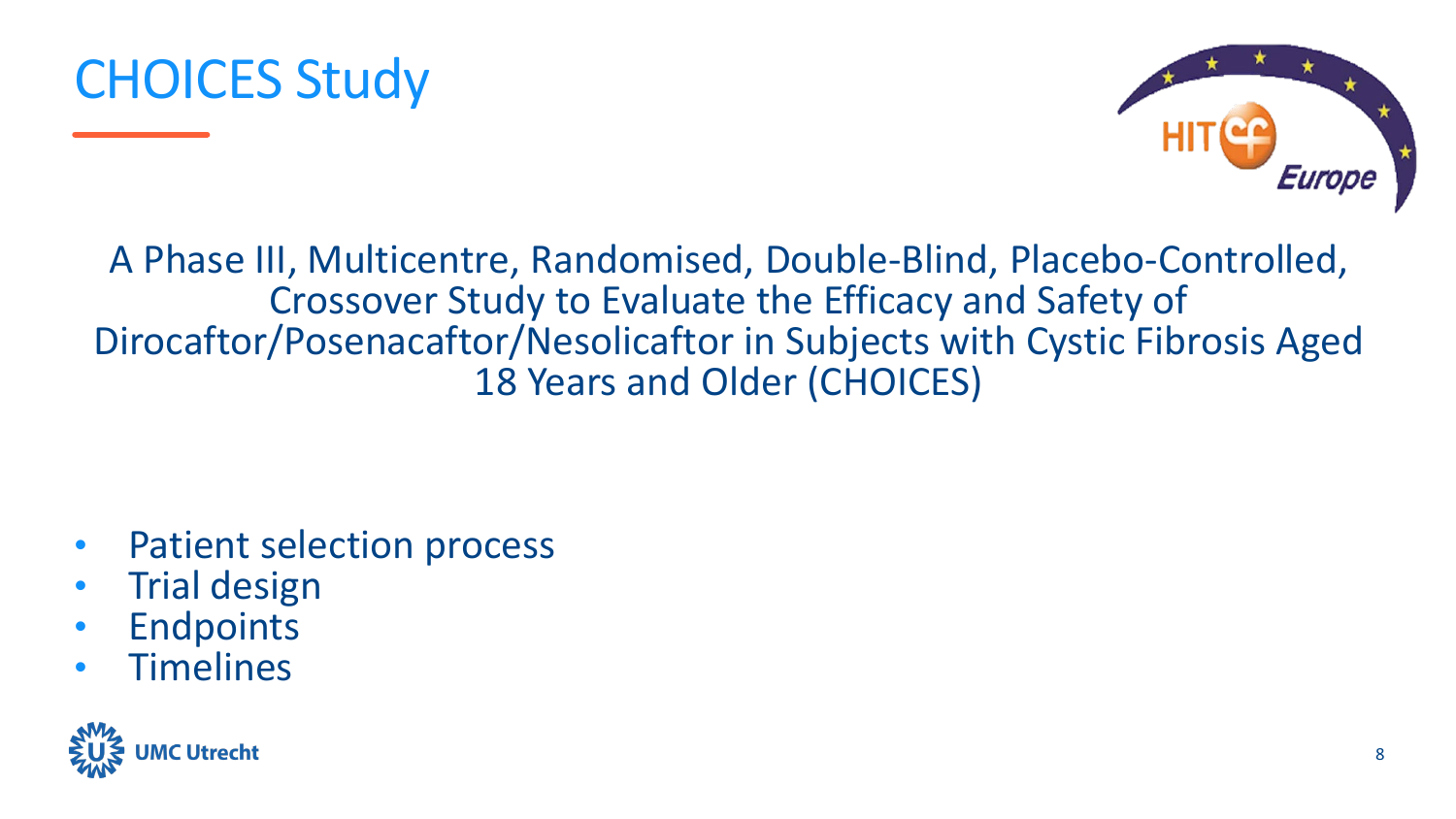## **CHOICES – Patient selection**

Europe

**Step 1. Randomly selected patients with back up**



**Step 2. High responders with back up**



*Patient selections where performed blinded for genotype and patient ID*

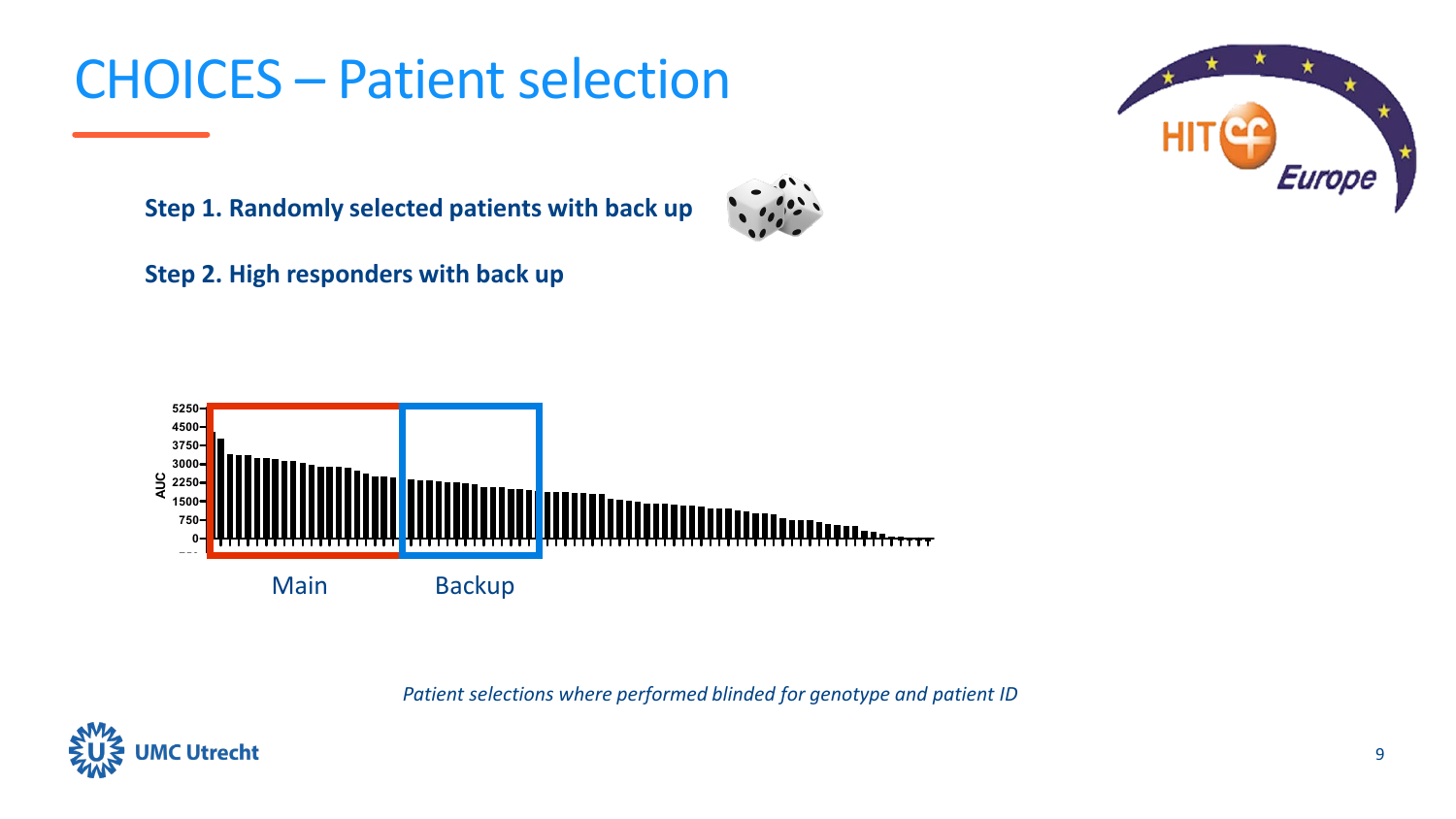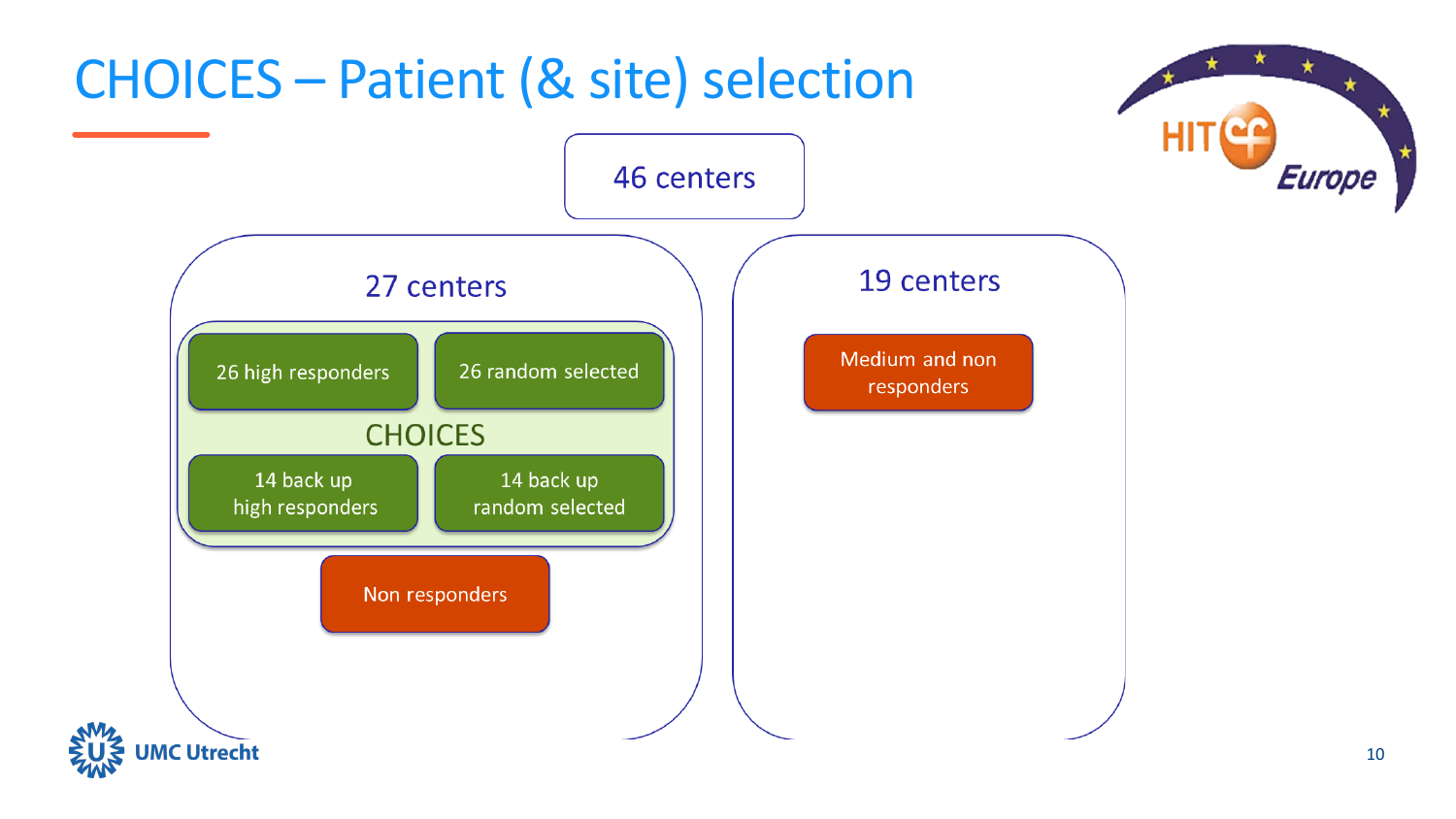

## CHOICES – trial design



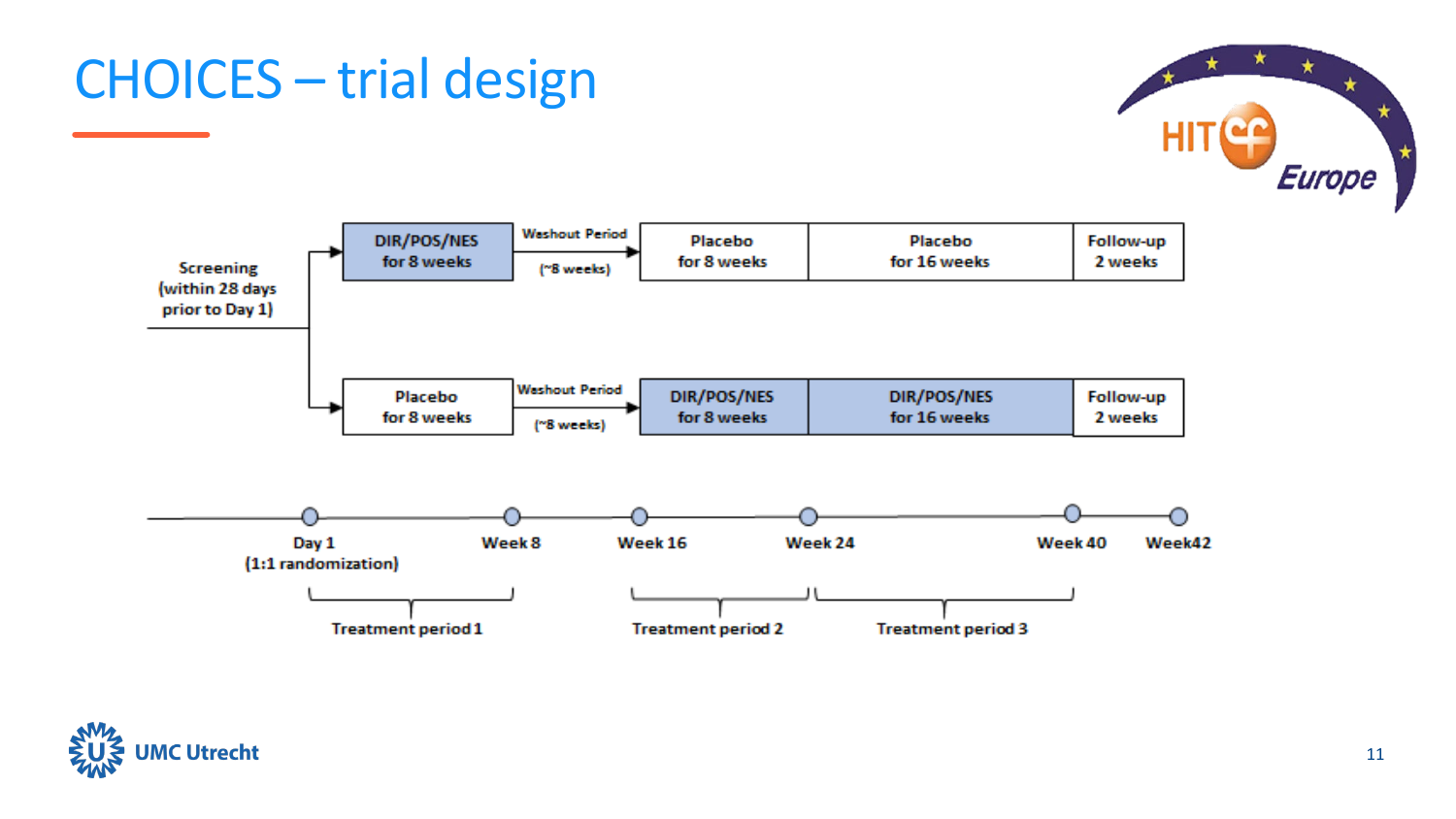## CHOICES – trial design





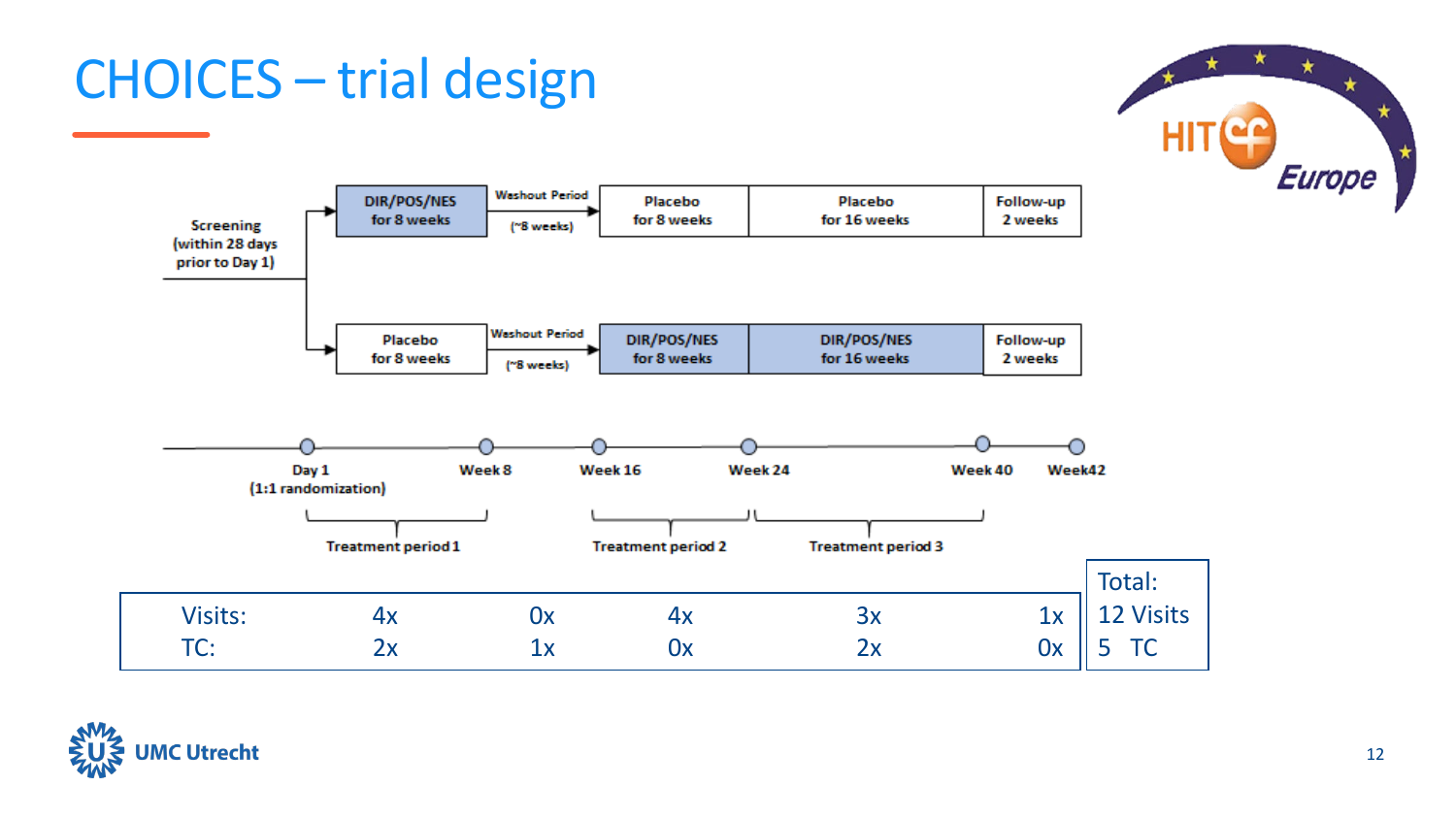## CHOICES – Endpoints

- **ppFEV1**
- **Sweat Chloride**
- **Weight**
- **Safety and tolerability**
- **CFQ-R**
- **Q-life**
- **Organoid response**

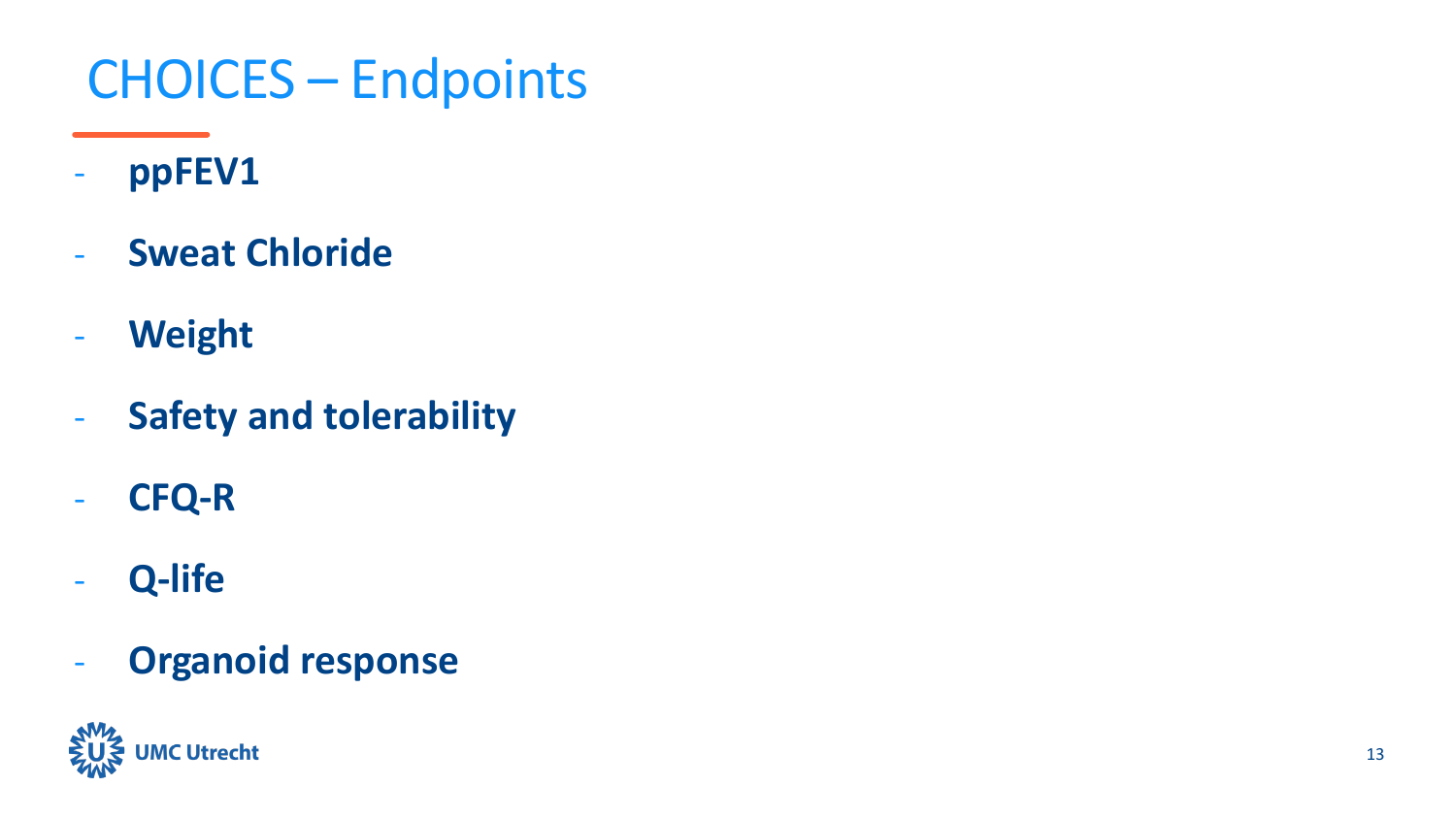



**Q-Life application to assess QoL in people with CF on individual level**

## **Available in all languages within CHOICES**

#### **Instructions and testing**

- Instruction manual
- Investigator meeting
- Youtube instruction video:
- <https://youtu.be/3dNTdel2TYE>
- Or search for "Q-Life CF"



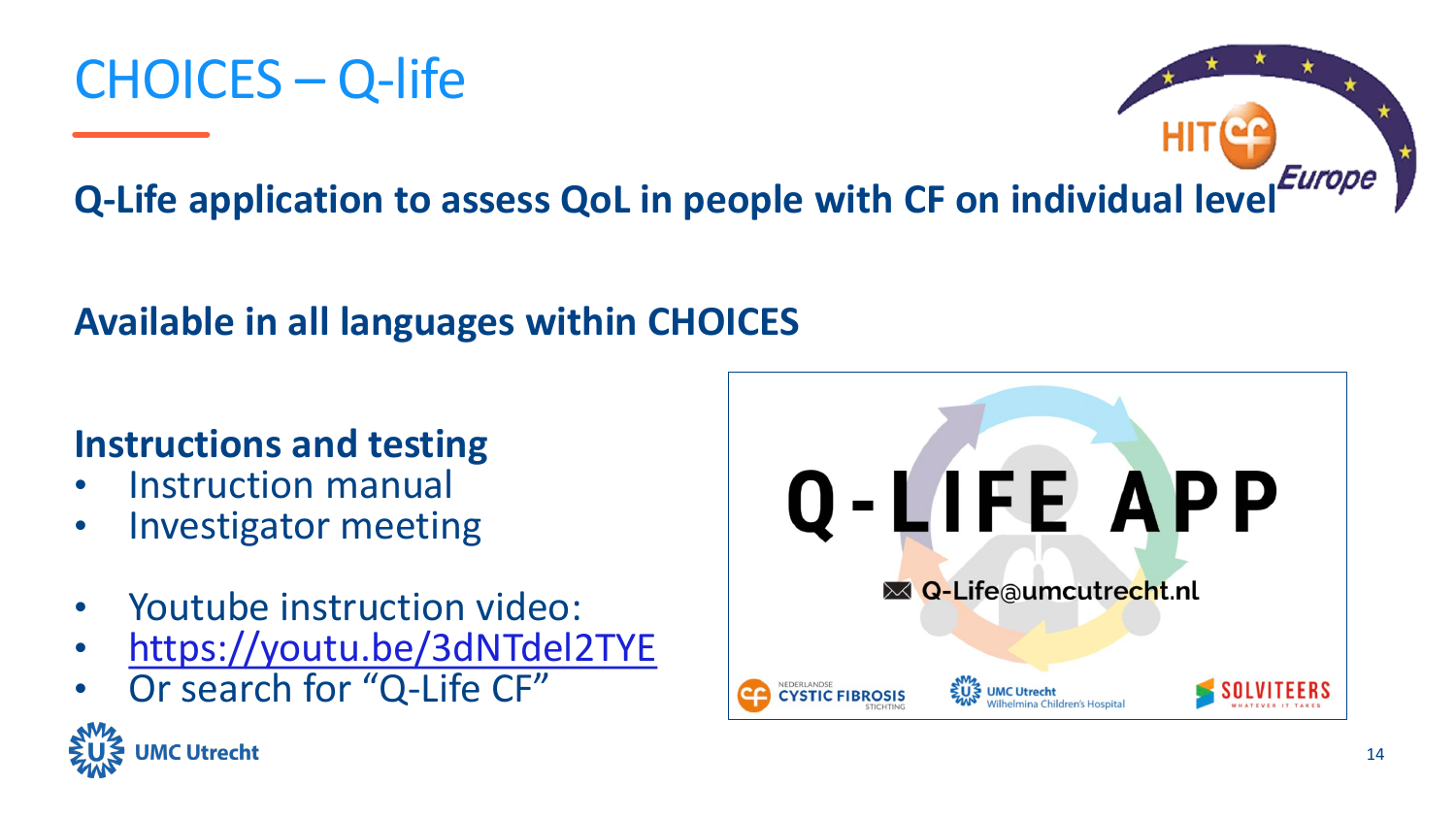## CHOICES - Timelines



- Fill and Finish of the capsules started
- Re-assesment of eligibility criteria ongoing, please follow up
- Regulatory: CTIS (Apr-Jun 2022)
- Investigators meeting: July 2022
- First patient in: August 2022



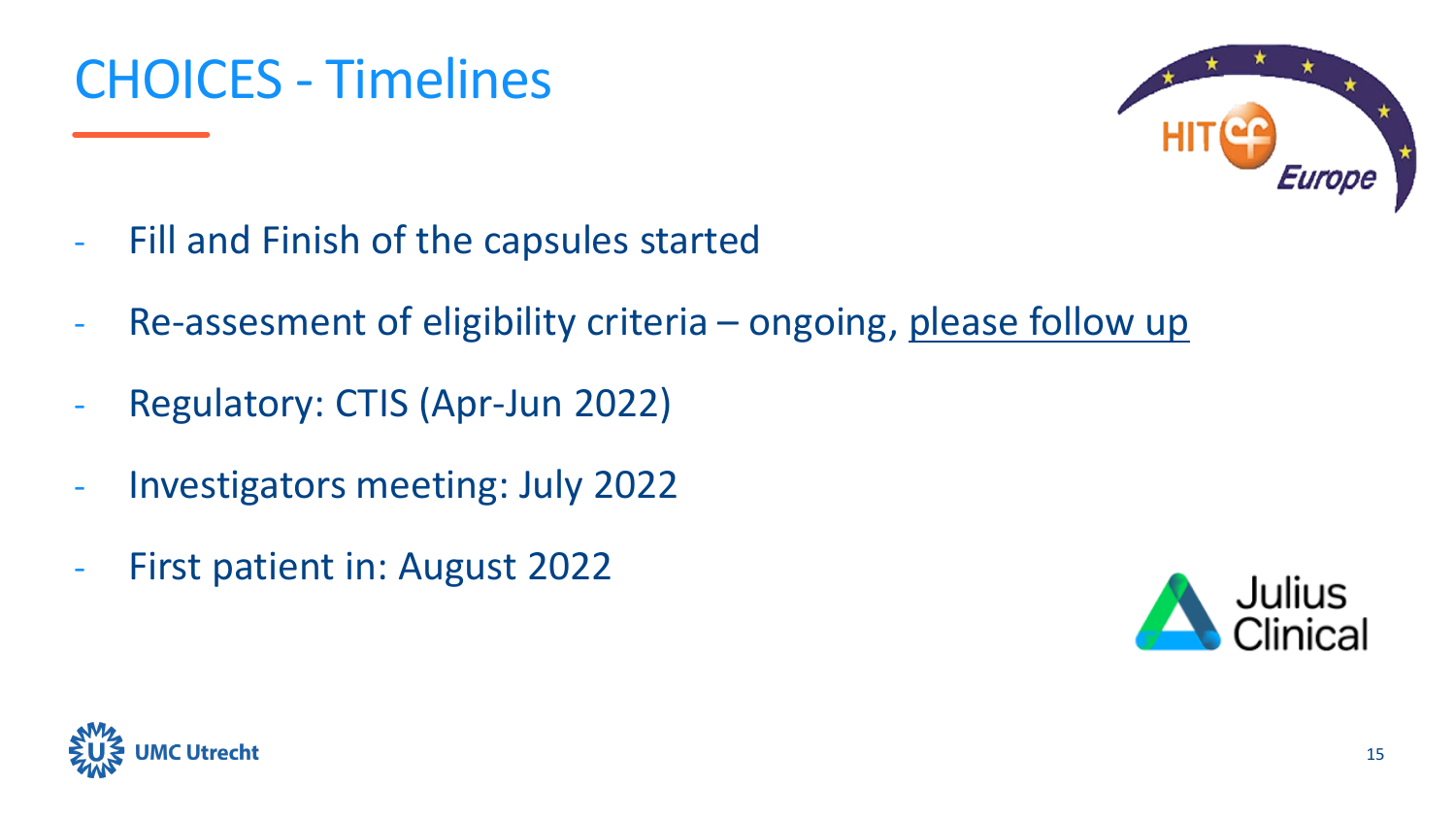



Trial in non/low organoid responders to CFTR modulators

Trial:

- Double blind, placebo-controlled multi-center study
- 12 weeks (lonodelestat placebo 2:1)

#### - BID



#### Timelines:

- Protocol under review CTN
- Site contact in following weeks



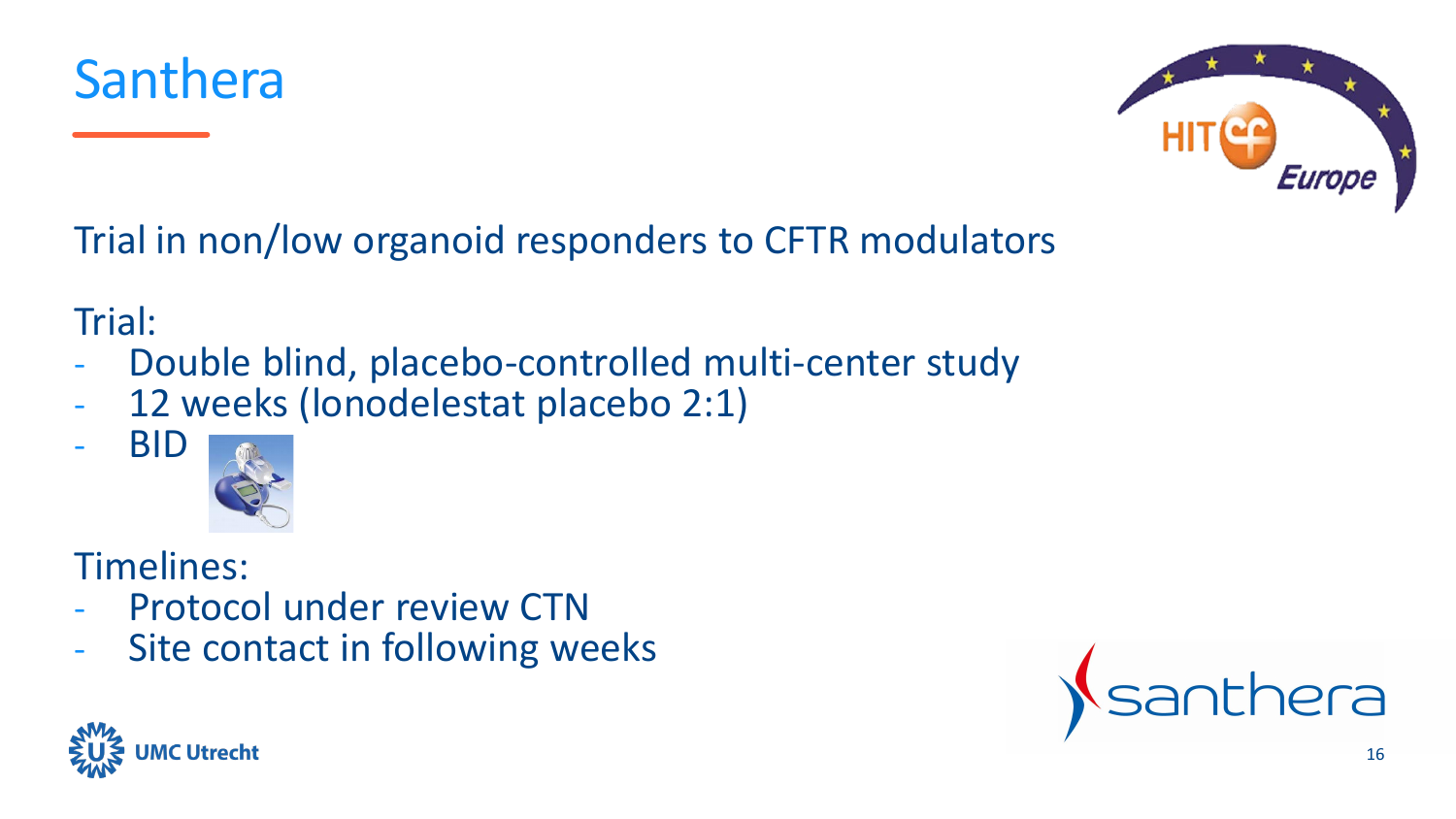



**Nov '21** Results monotherapy ELX-02

Waiting resuls ELX-02 + Kalydeco

Future trial: HIT-CF + USA

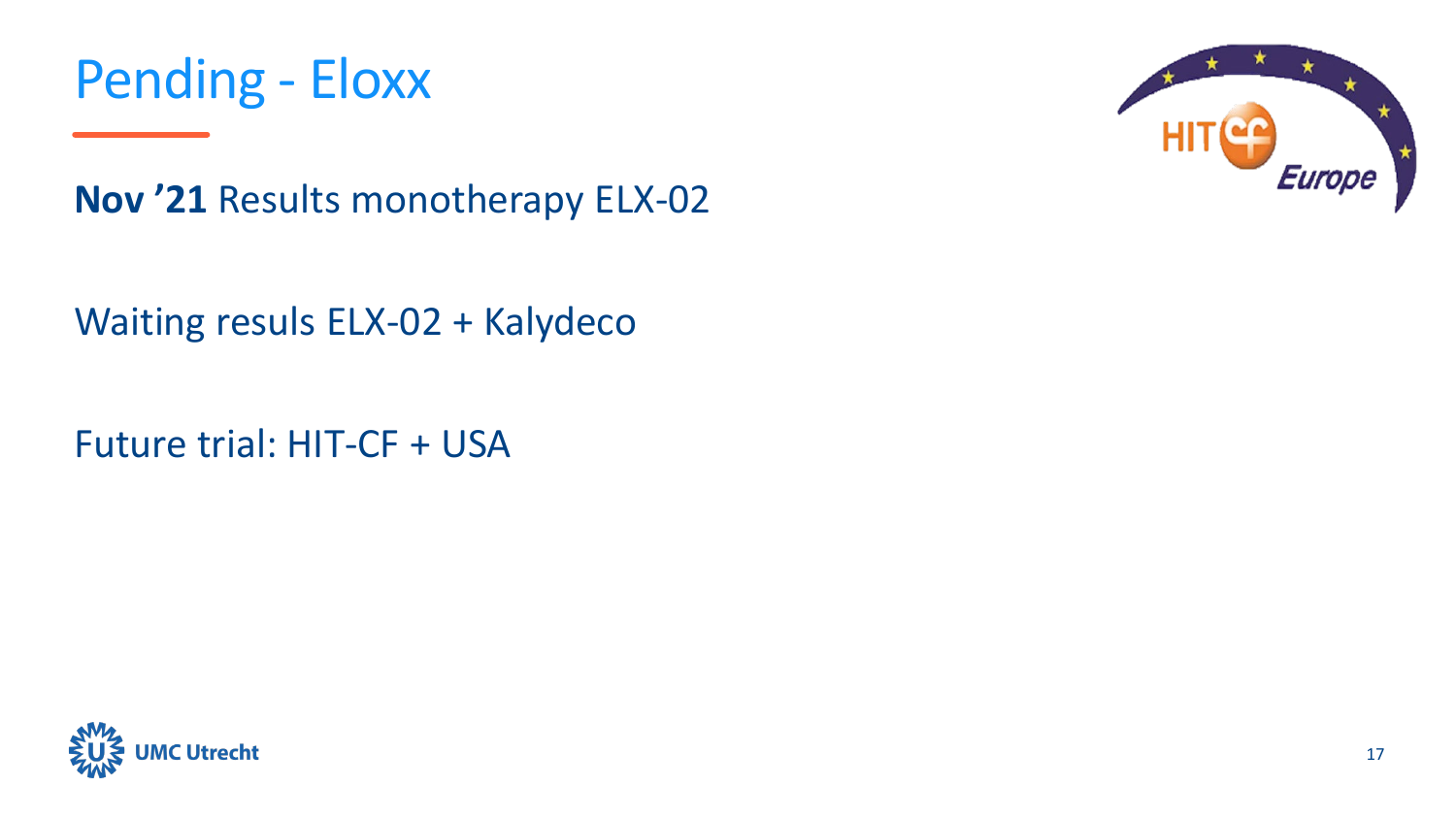

#### **Additional possible trials FAIR therapeutics: residual functions, medium organoid responders, combination therapy**

**We are in contact with different companies (mRNA/genetherapy) to explore collaborations within HIT-CF project**

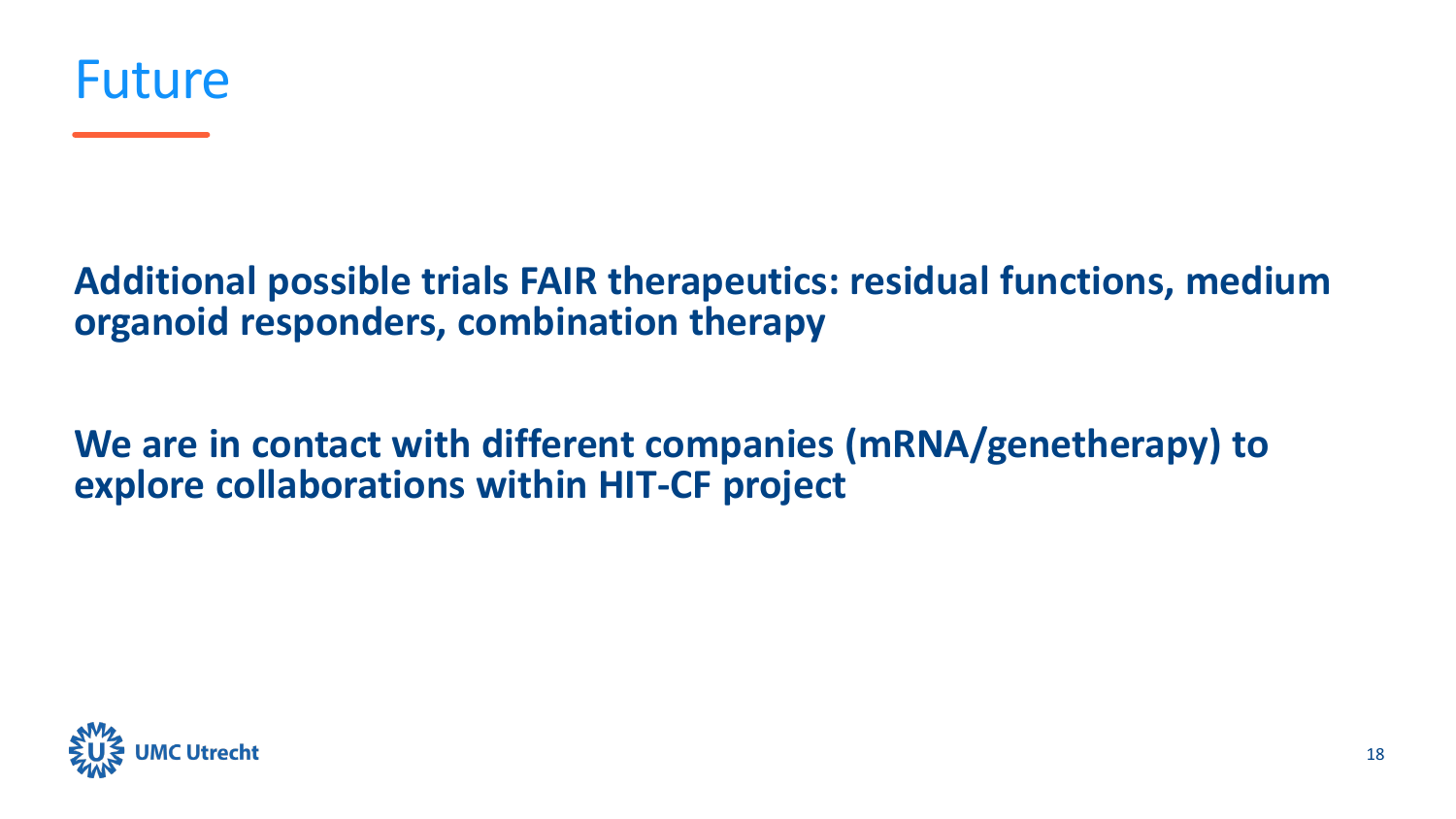## Future – individual organoid response



- After CHOICES inclusion is closed
- Response to Tezacaftor/Ivacaftor from primary screen

- **Note:** homozygous nonsense mutations do not receive a result yet, no commercially available products were tested

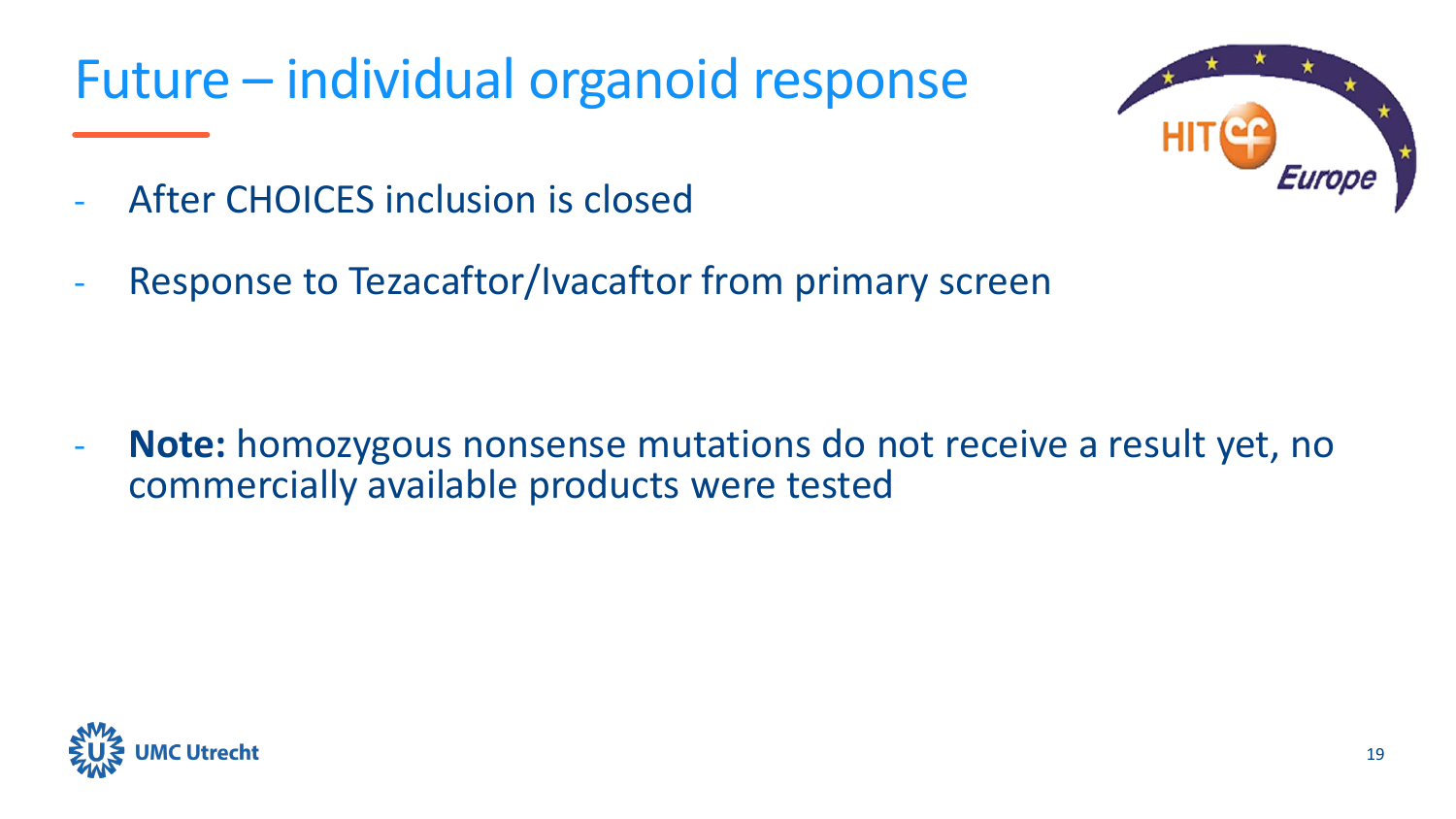